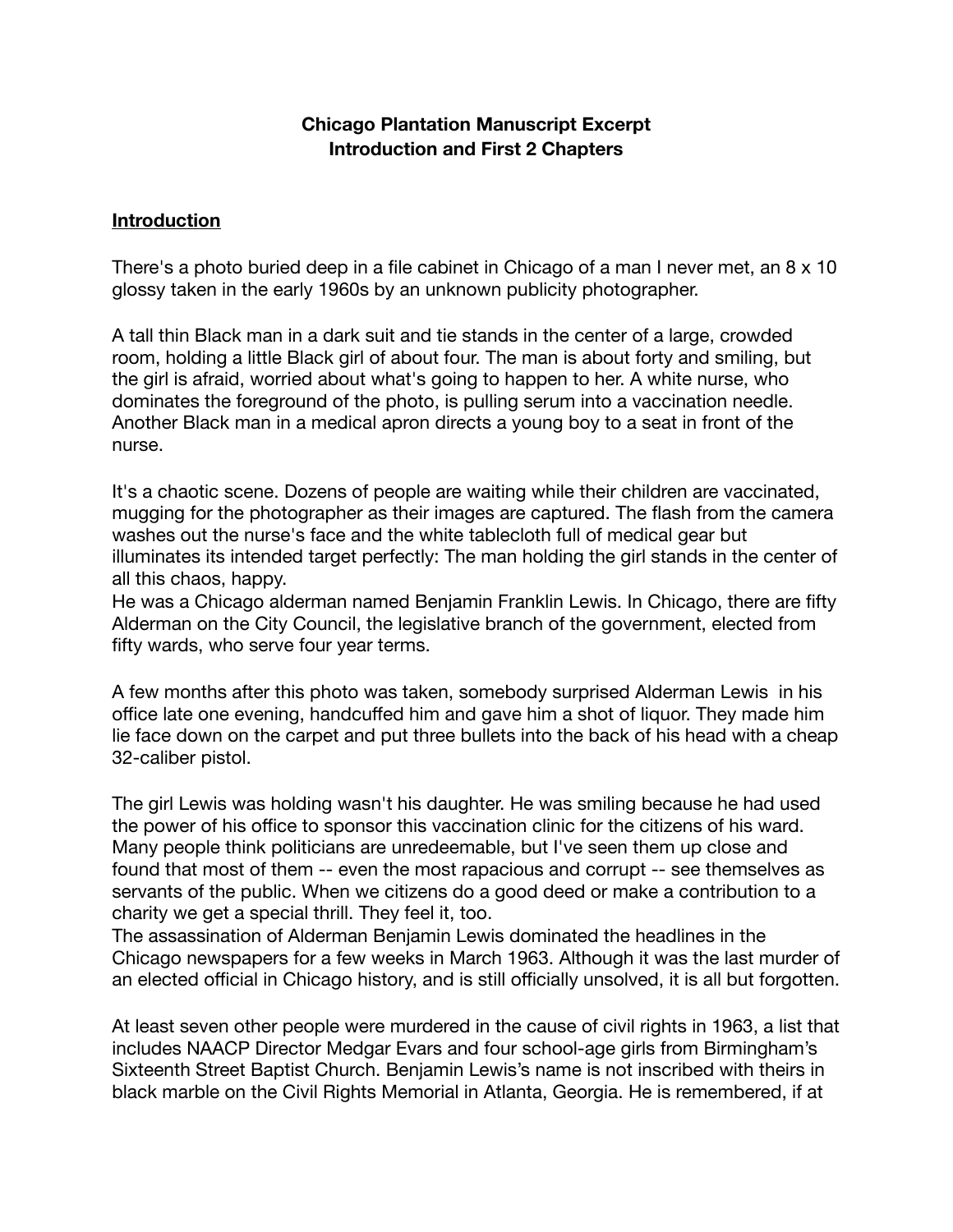all, as a politician with compromised ethics who died under suspicious circumstances. This is not far from the truth. But it is not the entire truth.

His murder can tell us something new about how American democracy worked in the Northern civil rights struggle. The civil rights movement fought to end racial segregation and discrimination against African Americans and to secure their rights using boycotts, sit-ins, marches and other forms of non-violent protest. Benjamin Lewis fought for the same goals, using different tactics. We're all familiar with how white politicians worked to deny Black people political representation in Selma, Alabama, Jackson, Mississippi and a dozen other southern cities. This is the story of how white politicians worked to deny Black people representation in Chicago, Illinois.

It also tells us something about North Lawndale, a once densely packed neighborhood a few miles west of the Loop that sheltered a flood of Jewish immigrants from Europe before World War II and a second flood of Black immigrants from the South after the war. In 1968, after the murder of Dr. Martin Luther King Jr., North Lawndale lost much of its commercial district to some of the most destructive urban rioting America has ever seen. In the decades that followed, it then lost most of its population and its housing stock to gang wars, slumlords and arson. Today it contributes far more than its fair share to Chicago's murder rate, now one of the highest in the country.

What would Lewis make of the events following his death? Would he be surprised that the white man Mayor Richard J. Daley appointed to rule Lewis's predominantly Black ward in 1963 would continue to run it for two more decades? That the assassin who forced Lewis to lie face down in his office at gunpoint would never be charged with his murder? What would he make of North Lawndale today, of the once bustling commercial strips along Roosevelt and West Madison that are now vacant lots, and the residential blocks off the arteries, some of which are also empty save for one or two lone row houses that remain standing at odd intervals?

And what would Lewis make of me, a white writer who would show up fifty years after his death and try to discover who murdered him and why?

## **Chapter One**

On February 27, 1963, a few hours before his assassination, Benjamin Lewis, the first Black alderman of Chicago's 24th Ward, left Cook County Democratic Party headquarters in the Morrison Hotel and drove to his new office on the West Side. Hall. Afterwards, Daley would recall the moment Lewis had appeared in his office, waving his ward tally sheets and laughing, proud that his ward had given him such a resounding vote of confidence.

Lewis was a tall man, about 6' 2" and rail thin, who wore his dark conservative suits with a slim rectangle of monogrammed handkerchief in the jacket pocket. In many of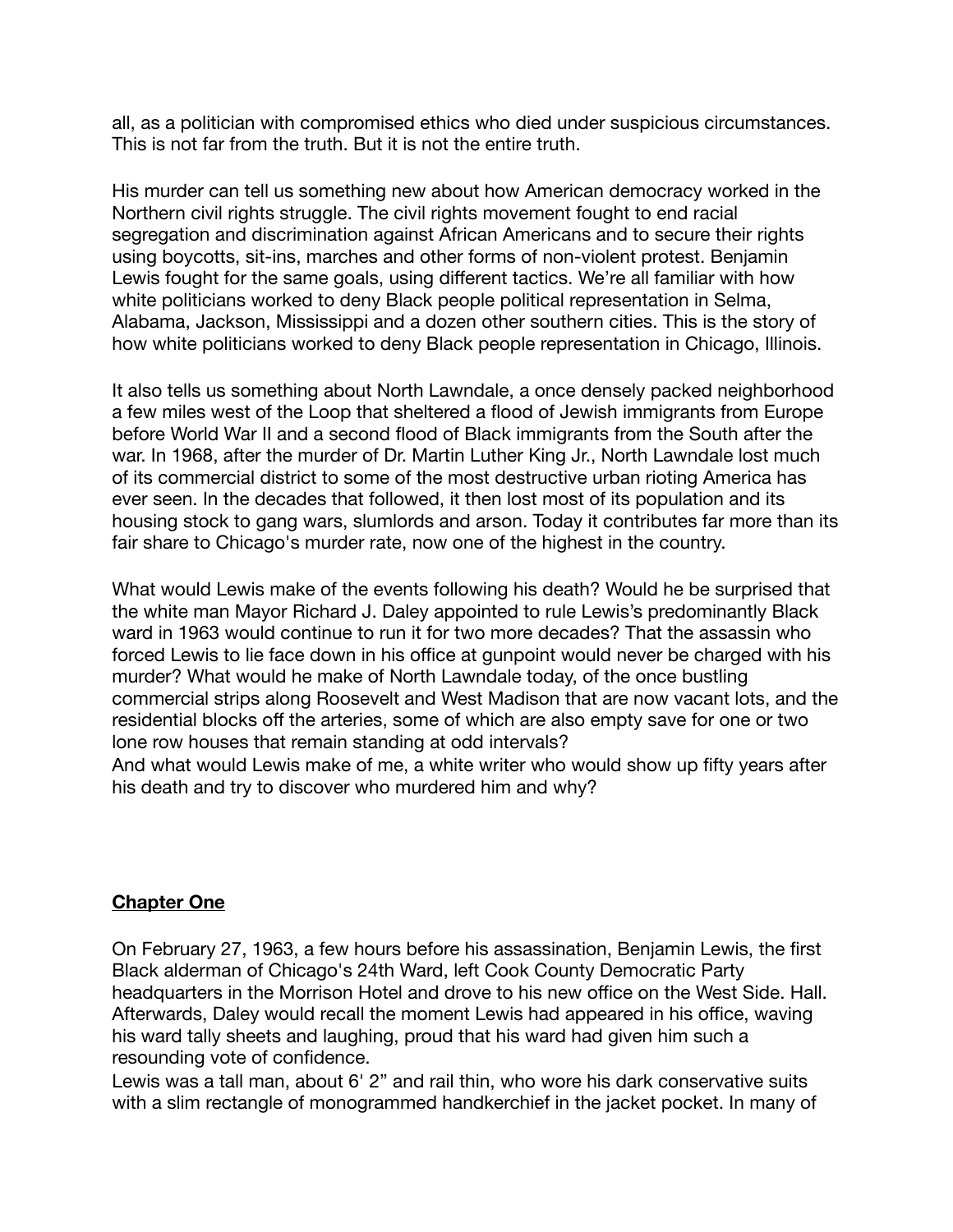his official photographs, he appears somber, even dour. In one, he sits stiffly in a folding chair, surrounded by two dozen Black precinct workers, the tallest and slimmest figure, and the only one who isn't smiling.

Although Lewis graduated from Crain Technical High School, one of the city's best, he spent the first twenty years of his life working in factories or driving a bus or cab. His career started taking a turn for the better when he became one of the first Black precinct captains in the predominantly Jewish 24th Ward, responsible for getting out the vote in a few blocks of the ward. When he joined the ward organization in 1950, the 24th was 87 percent Jewish. By 1957, it was more than 90 percent Black.

At that point, the Jewish political leaders who retained control of the ward needed to send a reliable Black candidate to City Council. A half-dozen Black attorneys felt they were better qualified for the position. But Lewis had learned Yiddish growing up in the city's Maxwell Street slum and addressed his political superiors as Mister Deutsch or Mister Horwitz. They, in turn, called him Ben.

So when it was time to bow to the inevitable, they chose a Black precinct captain who could teach his brothers how to cultivate and harvest votes for the greater glory of the 24th Ward, the mayor and the Cook County Democratic Party. I suppose they figured somebody without a professional degree was far less likely to give them trouble.

The North Lawndale area Lewis represented was one of the most crowded and crimeridden neighborhoods in the city. It led the city in the number of unemployed, in welfare recipients, in illegitimate children.

\*\*\*

In the first half of the century, Chicago's Black population had been forced to live in Bronzeville, a narrow five-square-mile ghetto on the city's South Side. But after a 1949 U.S. Supreme court ruling abolished restrictive real estate covenants, Black peoplee started moving into white ethnic neighborhoods to the south and west. They were joined by thousands of former Black sharecropper families who began flooding into the city from Alabama and Mississippi. Many of them found their way to Lawndale, which offered cheaper rents than the South Side. At about the same time, the city also began tearing down Bronzeville tenements to build a new series of high rise public housing towers, causing even more families to head west.

The Lawndale housing stock was mostly brick two- and three-flats with larger multiunit apartment buildings on the corners. As the number of Black people pouring into the neighborhood increased, an apartment that had housed three Jewish families would be cut up by real estate speculators into smaller kitchenette units with shared bathrooms that supported eight or more black families. At the same time, the local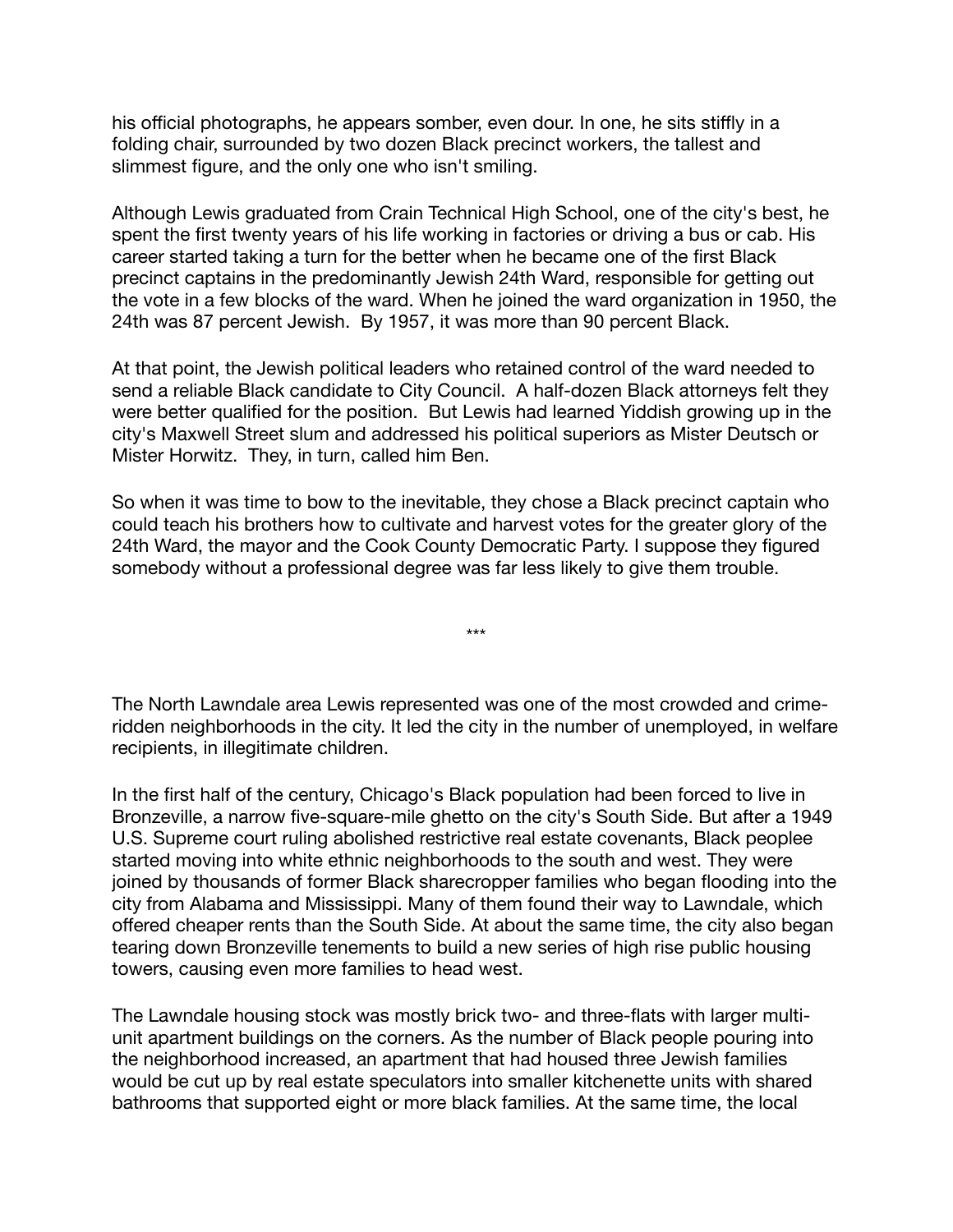school population grew, so the Board of Education assigned students to morning or afternoon shifts, leaving them to roam the streets for the rest of the day.

Teenagers organized themselves into street gangs, terrorized the local population and fought regularly over turf. Roosevelt Avenue became lined with saloons and street corner churches. Syndicate numbers runners raced through the neighborhood collecting bets twice a day. Every evening, Black streetwalkers would pick up white men cruising down Roosevelt in their cars.

As an alderman, there was little Lewis could do to address the ward's problems. He pleaded for better garbage collection and more building inspections, lobbied city officials for more health clinics, and raised money to provide uniforms and equipment for high school sports teams.

But as one of the city's six Black aldermen nominated by Mayor Daley, he was on a very short leash. The job of the "Silent Six," as they were called, was to sit in City Council and vote aye or nay when they got the signal from the chairman of the finance committee. Mayor Daley controlled forty-seven of the fifty votes in the City Council and ruled with an iron hand.

Although by 1963 Black people now made up more than 98 percent of the 24th Ward's population, political power was still firmly in the hands of the Jewish politicians who had controlled it since the 1920s. Over the course of three decades, they had mastered the art of political persuasion, creating a formidable political machine that generated consistently lopsided returns for Democratic candidates. An army of precinct workers were given "patronage" jobs in city government as long as they worked to deliver votes to their political patrons on election day. The 24th Ward precinct captains became leaders of the community by fixing streetlights and parking tickets and distributing matzos on Passover and sacks of coal to needy families. President Franklin Roosevelt had once called the 24th Ward "the greatest ward organization in the country."

When the ward turned Black, the Jewish ward leaders moved to homes in other areas of the city but held tight to their positions in the ward organization. They adapted their vote-getting techniques to the new immigrants from the deep South, many of whom were voting for the first time. Men would often receive chits for a few drinks at the local bar, women might get a few dollars worth of groceries or a pair of nylon stockings. The 24th became one of a half dozen West Side "plantation wards" where Black people supplied the votes and whites received most of the political benefits.

When Daley first ran for mayor in 1955, he carried the 24th Ward by more than six thousand votes, about twice the average plurality he received in white wards. The city's South and West Side Black wards supplied seventy percent of Daley's margin of victory. Daley was well aware that he owed his election to Black voters, but was afraid of the potential power of the Black vote. Most of the Black wards on the South Side were controlled by Congressman William Dawson, a Black politician who had wrested control of Bronzeville from whites in the 1930s by allying himself with the newly elected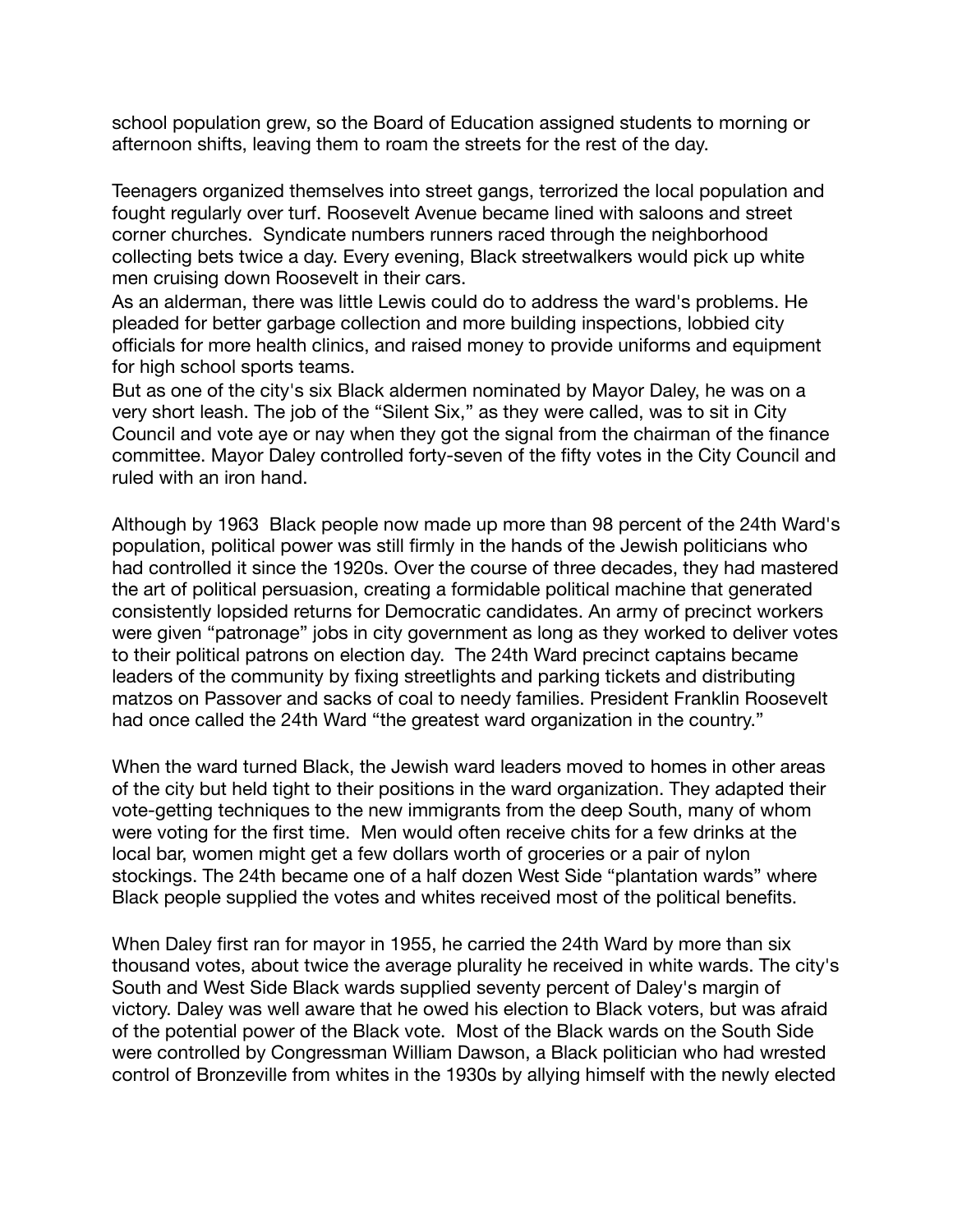Democratic mayor and organizing his own Black sub-machine fueled by patronage jobs and profits from the Black-run numbers business.

But when Ben Lewis came to power in the late 1950s, the West Side Black wards were still controlled by whites. Daley knew that if the South Side Black population and the West Side Black population ever united, they could make common cause with the Poles, the city's other dominant ethnic block, and throw him out of office.

Although Dawson still controlled most of the South Side Black vote, Daley did everything he could to limit Dawson's power by fomenting rivalries among the city's Black politicians. To keep the West Side Black votes under his control, he made sure I.Z. Horwitz called the shots in the 24th Ward. Horwitz was a county building engineer who had a real estate business on the side. He had served as a leading precinct captain in the 24th Ward organization for more than twenty years. Although Daley allowed Ben Lewis to be named 24th Ward Committeeman, making him the ward's official political leader, he made sure the key decisions were made by Horwitz and an executive committee made up mostly of loyal Jewish precinct captains.

As the de-facto committeeman, it was Horwitz, not Lewis, who had power to name the local police commander. When crime syndicate figures made monthly payoffs to protect their gambling operations in the ward, they made the payments to the local police commander and to Horwitz, not to Lewis. Horwitz also had the power to determine which precinct captain got a job in city government, serving court summonses, emptying parking meters or a thousand other sinecures. Although Horwitz was eager to recruit and train local Black individuals to serve as precinct workers, he allowed about thirty white, mostly Jewish, precinct captains to hold onto their higherpaying patronage jobs.

The Black precinct captains resented the fact that many of the ward's best patronage jobs were still going to whites who didn't even live in the neighborhood. On the South Side, Black wards were controlled by Black politicians. They believed the West Side deserved "home rule."

Lewis didn't have the political power to seize control of the ward. But he was keeping his eye on a new political opportunity emerging on the horizon. The West Side's white congressman, 84-year old Thomas O'Brien, had recently suffered a stroke. With 13,000 votes in his back pocket, Lewis was a shoo-in to replace him. Just a few days before his death, the front-page headline in the Chicago Defender, the city's Black newspaper, proclaimed that Lewis was "ready and willing" to become Chicago's second Black congressman.

Becoming U.S. Congressman would change the political equation in his favor. He would become undisputed leader of the burgeoning Black West Side, and, as the country's fourth Black Congressman, a national figure. Although he would still be dependent on Horwitz, Daley and the Cook County Democratic Party for the army of government-employed precinct workers who brought in the votes, he would be on a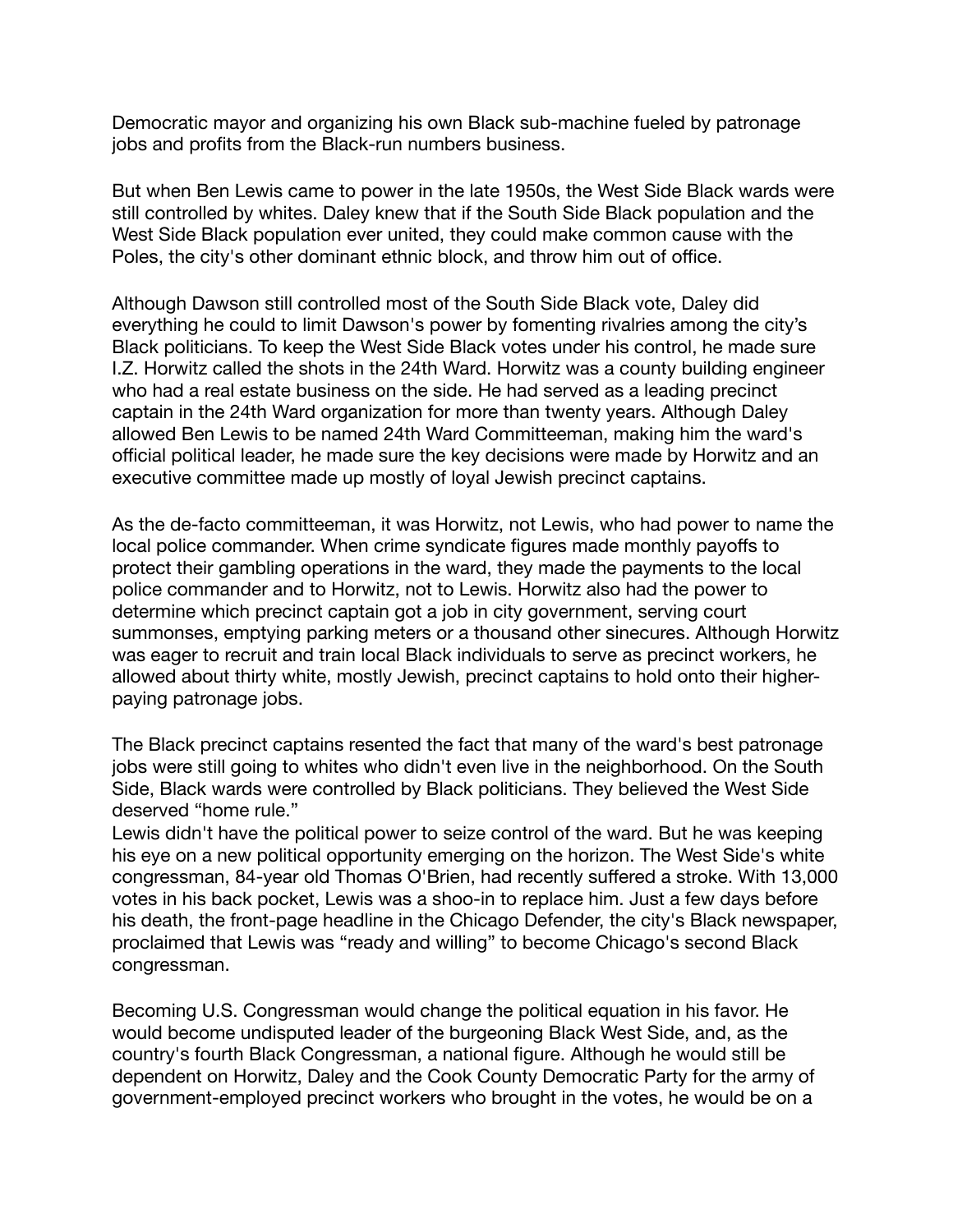much longer leash. The position would allow him to reward loyal precinct workers with jobs at the post office and elsewhere in the federal government that Daley did not control. As a U.S. Congressman, he would also have influence on federal prosecutions of crime syndicate gangsters on the West Side.

\*\*\*

At a little after 5 p.m. in March 1963, Benjamin Franklin Lewis parked his red 1963 Buick Wildcat in a bus stop across the street from his office, and entered Carl's Restaurant, a Jewish deli that remained the neighborhood's most popular political gathering place.

He had soup, a hamburger, lima beans and a cup of coffee with two friends he saw there, a former precinct captain and a deputy sheriff. While they ate, Robert Shaw, another Black precinct worker, approached Lewis. Shaw mentioned the article in the Defender and asked Lewis about his plans to run for Congress.

"I'm just whittling my stick," Lewis told him, waiting for O'Brien to die or announce his retirement. As they all rose to leave, Lewis told his friends that he had two appointments in his office.

"I guess I better go because they are waiting for me."

The 24th Ward had recently leased a former bank building as its new headquarters, a move that signified its importance in the community. More than 200 people had been invited to an open house scheduled for Sunday. The lobby had 24-foot ceilings and Greek columns that supported a balcony that ran the length of the building. The main floor was decorated with pictures of Lewis and other Chicago politicians and scattered with folding chairs that had yet to be set up for the event. A curved staircase in front led to Lewis's second-floor office. It was well-furnished, with a modern curved desk, two upholstered chairs, a green leather couch and a small television. The walls were decorated with a large autographed drawing of President Kennedy and other political mementoes.

"There've been three of those neighborhood newspaper reporters who say they had a 5 p.m. appointment," his secretary told him, when he came into the reception area outside his private office. "But they left when you didn't show up on time."

"You should have kept those reporters waiting until I got back," Lewis scolded her. "I tried…I did!" she cried. "But after about forty-five minutes they just wouldn't wait any longer."

Ben harrumphed and went into his office where a few more minutes later, he met first with the owner and the ad salesman from Enterprise Press, a local community newspaper. When they asked Lewis to buy an ad, he referred them to Al Weinberg, the 24th Ward organization's accountant. He then received a phone call from Rev. Robert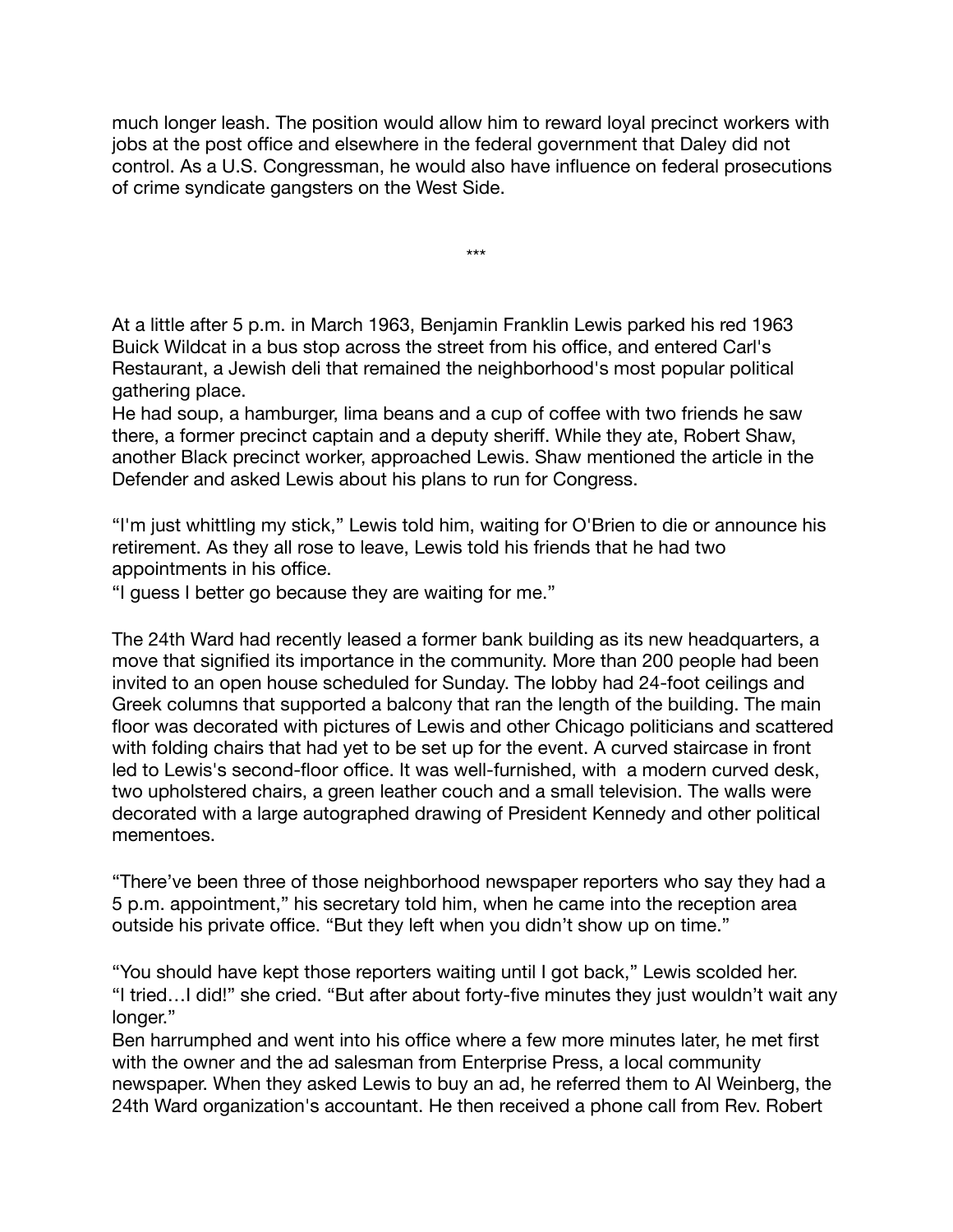Ford, pastor of the storefront Union Tabernacle Church, who wanted to stop by. Reverend Ford arrived a few minutes later and asked Lewis to contribute to his church benefit. Lewis told him to contact Weinberg as well. Later, Ford said Lewis "seemed in good spirits, jolly."

At about 7:30, he received a call from Chicago police Sergeant James Gilbert, who called Lewis from his home. Gilbert later told detectives that he and the alderman discussed a minor police investigation he was conducting. At another point, he described it as "a personal matter." Gilbert said that Lewis abruptly ended the call saying, "I'm sorry I have to hang up now."

At about 8:45 p.m., Lewis made a call to Loretta Brown, a 38-year old receptionist who was one of Lewis's many girlfriends and who was working late at her office. Brown said Lewis was happy about his victory and asked her to call him when she returned to her apartment on the South Side. When Brown got home at about 9:30 p.m., she called Lewis at his office but got no answer.

At about 10 p.m., James H. Brown, the building manager, went home. He said he heard the sounds of conversation and later the ringing of a telephone in Lewis's office that was never answered.

## **Chapter Two**

I have only the slightest connection to North Lawndale. My father, Burton Kolman, the son of a Polish-Jewish immigrant, grew up in the back of his father's liquor store there in the 1930s. When my grandfather started making more money, he moved his family to an apartment on the more prosperous South Side.

My father was a rebellious young man with grades near the bottom of his high school class who had lost the vision in one eye to rheumatic fever. But his juvenile delinquency ended abruptly one summer evening when he was playing baseball with his friends on the beach. As the sun was setting, one of them threw him a fastball. It hit him in his good eye, blinding him. He was 16. My grandfather organized a group of neighborhood boys to read and study with him so he could finish high school and college.

Although my father eventually graduated first in his law school class at DePaul University, no law firm would give him a job. I suspect that was why he ran for alderman of the Eighth Ward in 1955, soon after I was born. Running for local office would give him opportunities to speak and make himself known, and could even lead to some kind of government job. At the very least, it might bring in a few clients for his struggling law practice.

He ran supporting Mayor Kennelly, the incumbent, who would soon lose to Richard J. Daley and the Cook County Democratic party. After my father lost the election, the newly elected mayor made a point of bringing his opponent's supporters back into the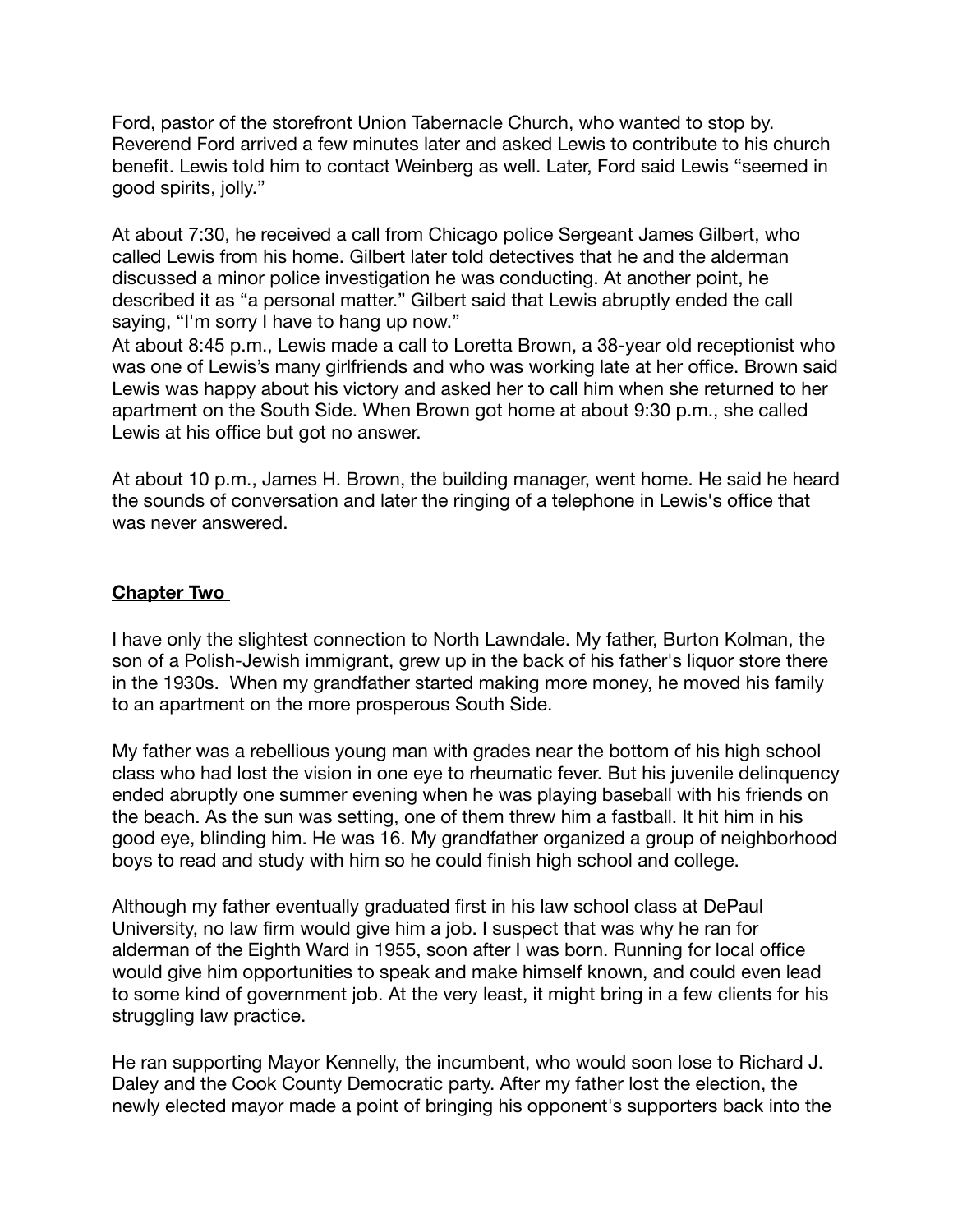fold. He asked my father to visit him in City Hall, took his measure and eventually appointed him to part-time positions on the city's Human Relations Commission, a donothing body designed to promote racial harmony, and the federal Interstate Commerce Commission, which regulated disputes in the transportation industry.

Daley dominated our dinner table discussions of politics in Chicago, that most political of cities. I heard my father say that most lawyers were simply elevated clerks, and that the real point of a law degree was to get entry into public affairs. All the adults in my family seemed to understand how to help him secure that entry. My grandfather's liquor store was a few blocks from Daley's bungalow in Bridgeport, and he made a point of dropping off a car trunk full of top shelf booze every Christmas. When my mother visited Europe, she brought Mrs. Daley a colorful shawl from Italy.

At one point, a reorganization of the Cook County Circuit Court required the appointment of about thirty new judges. My uncle Milt told anybody who would listen that adding a blind judge to the roster would help make the rest of Daley's political appointees look good. I'm sure my father and my uncle made several financial contributions to the Cook County Democratic Party over the years. 1n 1966, my father's photograph appeared in all the newspapers as part of the slate of new judges Daley had appointed.

All this was not lost on me, a precocious sixth grader in suburban Wilmette who read two Chicago newspapers and could name all the members of President Johnson's cabinet. I never understood exactly what my father did with my uncle most weeknights after work, but I assumed they were doing something political to further my father's career. I knew that Daley had created a powerful political machine that controlled fortyseven of the fifty seats in the City Council, and that he had complete control over city government. I knew that each of the city's fifty wards had dozens of precinct captains who got a city job in return for making sure their people voted for Daley and his candidates by wide margins. I knew that some people in government took bribes and stole votes and that a few went to jail for it. I also believed that Daley was somehow responsible for the plight of Chicago's Black population, who suffered from discrimination, substandard housing and poverty. I recognized that my father was connected with the Daley political machine, but I knew he wasn't corrupt. I figured that some people were, and some people weren't.

When my father died suddenly of a heart attack a year later, I had a chance to see Daley up close. He entered the funeral home with his entourage via the back door, paid his respects to my mother, and got back into his limousine. When I shook his hand, I couldn't help but stare at the wattles on his chin.

\*\*\*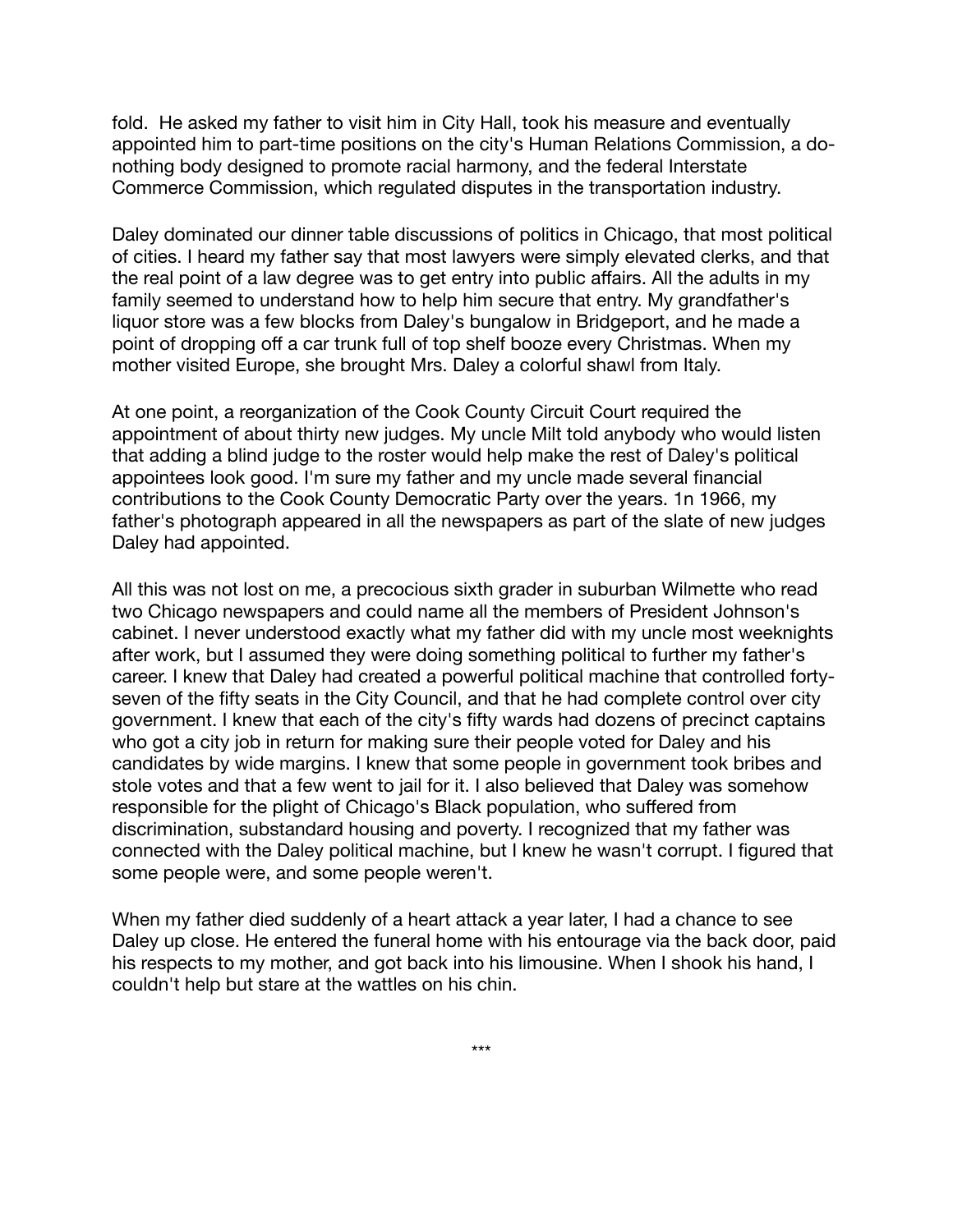When she was questioned the day after the murder by police and reporters, Ella Lewis said she woke up about 4 a.m. at her home at 3949 W. Fillmore and checked the other bedroom, where her husband usually slept. When it was clear Ben had not come home the previous night, she called his office in ward headquarters.

They had been married for eight years. It was her second marriage, and Ben's third. While Ben was getting established in politics, she had worked and put all her savings into his career. But as he became more active in politics, they grew further and further apart. She didn't realize it at first. It just happened. She wasn't sure how or why.

On Tuesday, election day, she had taken some chicken to the precinct workers in the 19th precinct near their home. She didn't go to ward headquarters to celebrate with him. He didn't bother to call her to say he'd won. He didn't even say anything when he came home, either. He just went to his own bedroom and went to bed.

He never told her where he was going anymore, or where he had been or what he had done. When she tried to talk to him about being so aloof, he would walk away. If Ben came home late at night, she would get together a dinner for him unless she was watching a television program. Television took up a good part of the time she spent alone. When she asked him if he wanted a divorce, he walked out the door without answering her.

If there were other women in his life, they never called him or came to the house. He was as closed-mouthed about that as he was about his other affairs. She stayed with him because she had everything to gain and nothing to lose. She felt she was nothing but a housekeeper in their eight-room brick home.

Three or four months before the election, she told him she thought she heard somebody walking on the roof. He bought a .25 caliber pistol for her after that. And a few weeks later, he appeared to be extremely nervous, but never gave any reason. When the doorbell rang one night, he insisted on answering it alone. After they had an argument one night he told her, "You better hope nothing happens to me."

At about 7:30 a.m. the day after the election, she called his office and then Carl's Restaurant to see if he'd shown up for breakfast. Then she waited an hour and a half and called his office again. At that point, a police officer answered the phone. "There's been an accident," the officer told her. "He's been hurt pretty bad." "Is he dead?" she asked.

"Yes," he said.

"I don't know what I did then," she told reporters later. "I just ran up and down the stairs."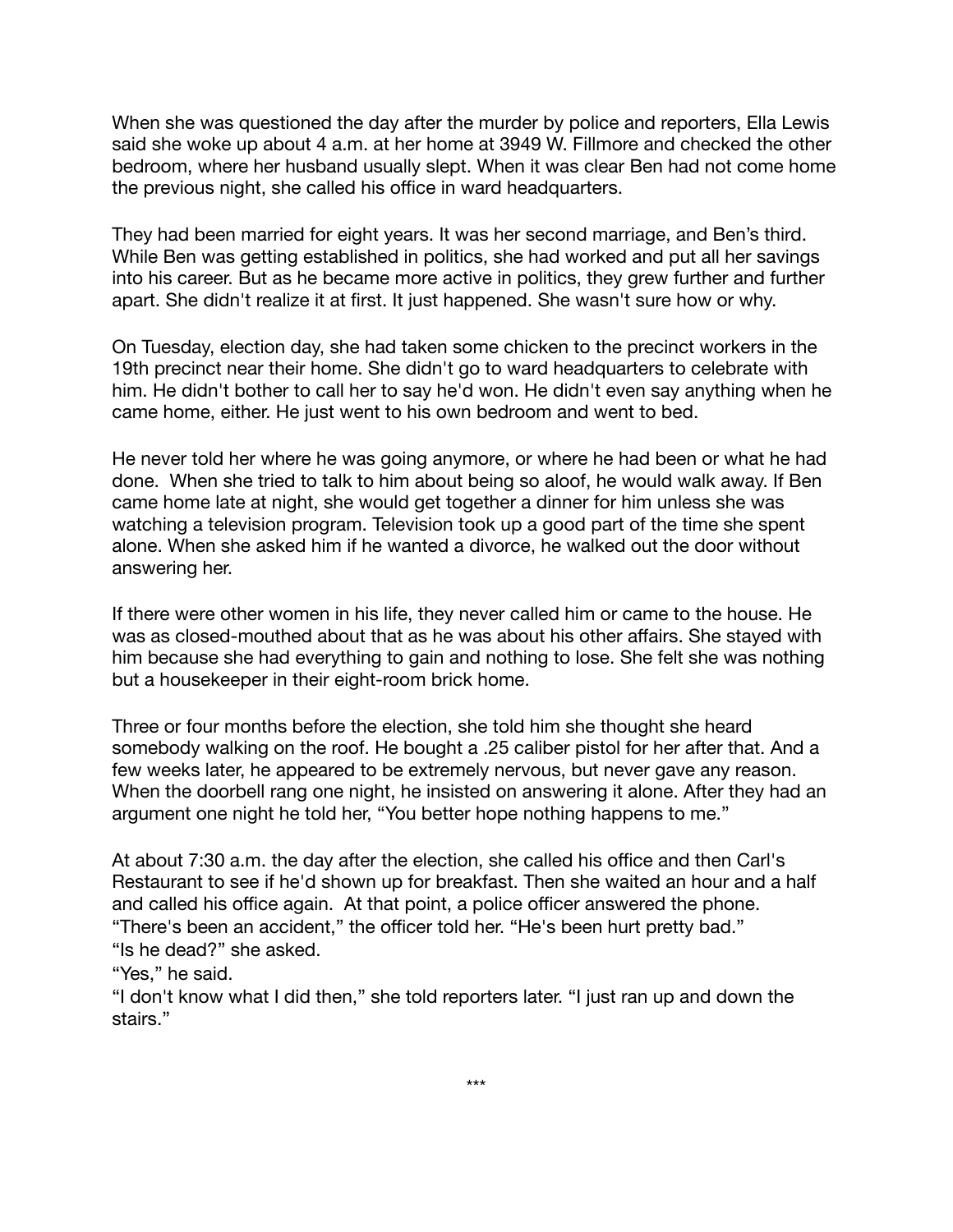From everything I'd read, Captain Daniel Dragel, the head of the Chicago Police Department Crime Lab, was one of the most respected professionals in the police department. He had degrees in pharmaceutical chemistry and law, had created one of the country's most modern crime labs from scratch and cared more than anybody in the department about protecting the chain of evidence.

So, he must have been frustrated by what he found when he showed up at Ben Lewis's office. If there were any prints on the telephone handset, they were long gone. One of the beat cops who found the body had used the phone to call his desk sergeant and then had answered a call from his wife. Joseph Brown, the janitor who originally found the body, used the phone to notify other people.

The engraving on the handcuffs on his body said Harvard Lock Co. Not the brand issued to the Chicago Police Department. And why would the murderer use handcuffs? Why would you need to use handcuffs if you were holding a 32-caliber automatic?

Every murder was different. That's what made the job interesting. Dragel had worked dozens of ghetto murders, with crumpled bodies splayed out on the floor, stray bullets lodged in a 180-degree arc across the kitchen, bloody palm prints on the overturned chairs, and, as a crime lab bonus, bloody footprints leading down the stairs. This wasn't like any of those. It wasn't a murder, it was a professional assassination. He found Alderman Lewis lying face down on the thick carpeting, his arms extended above his head and handcuffed. His right cheek was resting on his right arm, beside a green leather cushion from the sofa that had been placed over his head.

Well, the professional killers wouldn't have left their prints on the phone anyway. There were a couple of blood spatters on the television, but the fingerprints on the handcuffs had been carefully wiped clean.

Dragel bent down again to look at the entry and exit wounds, making sure the hem of his pant leg didn't touch the bloody halo of carpet surrounding the Alderman's head. Lewis had been shot three times in the cerebellum, on the right side, with the bullets emerging through his face. One shot emerged below Lewis's left eye, another made its exit below his right eye, and a third shot penetrated the skull and came out of the right temple. Powder burns on his head indicated that one of those shots had been fired at close range. Four .32 caliber bullets and their shells were still lying where they fell on the office floor.

It would be up to Andrew Tomey, the Cook County coroner, to determine the time of death, but the body was cold, so it must have happened sometime last night.

The detectives had already interviewed Joseph Brown, who had arrived that morning at 8:58 a.m.. Brown noticed that a light had been left on in Lewis's office and let himself